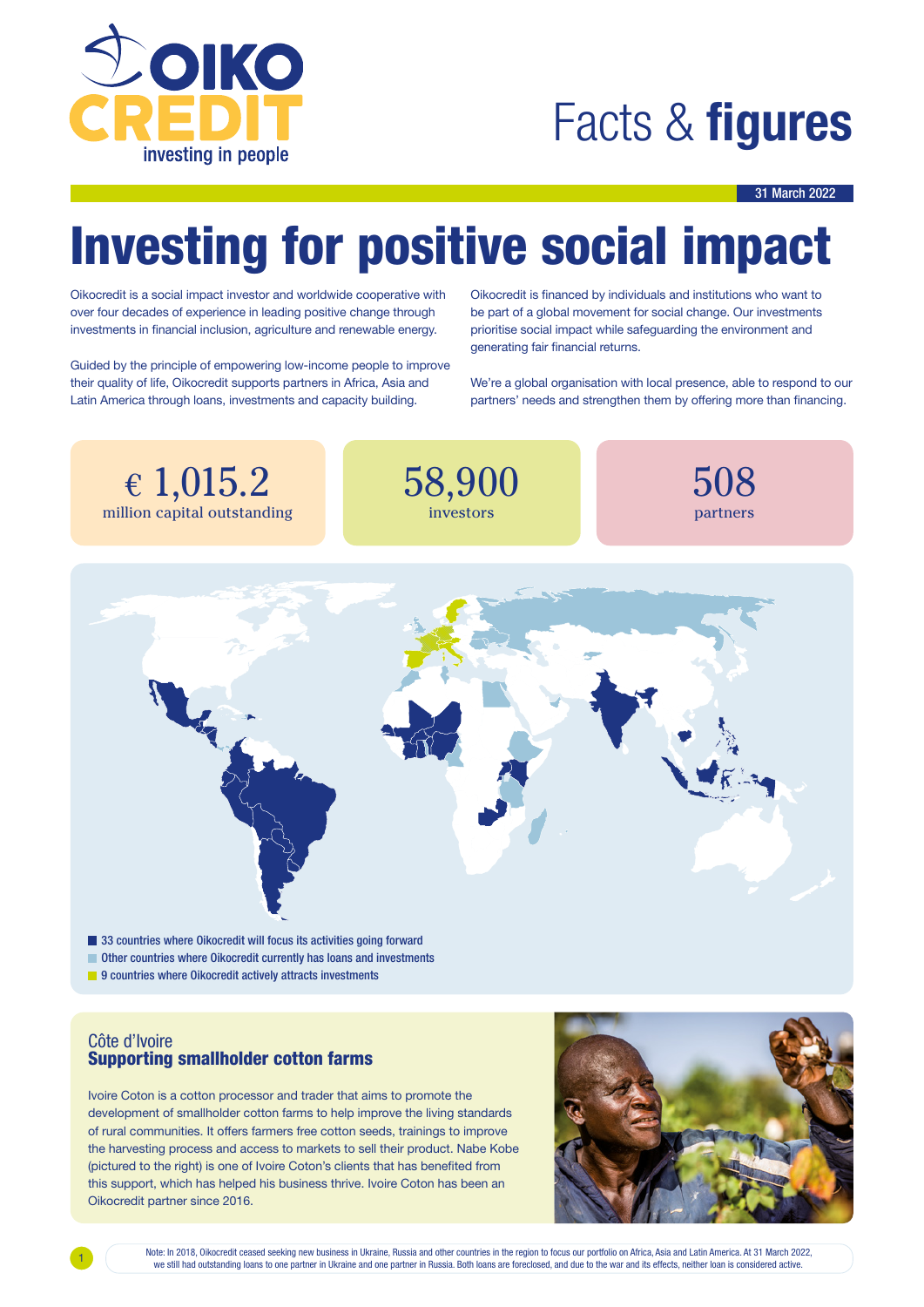# Oikocredit at a glance







Renewable energy Households with access to clean energy

 $CO<sub>2</sub>$  emissions avoided

68,000

(in tonnes)